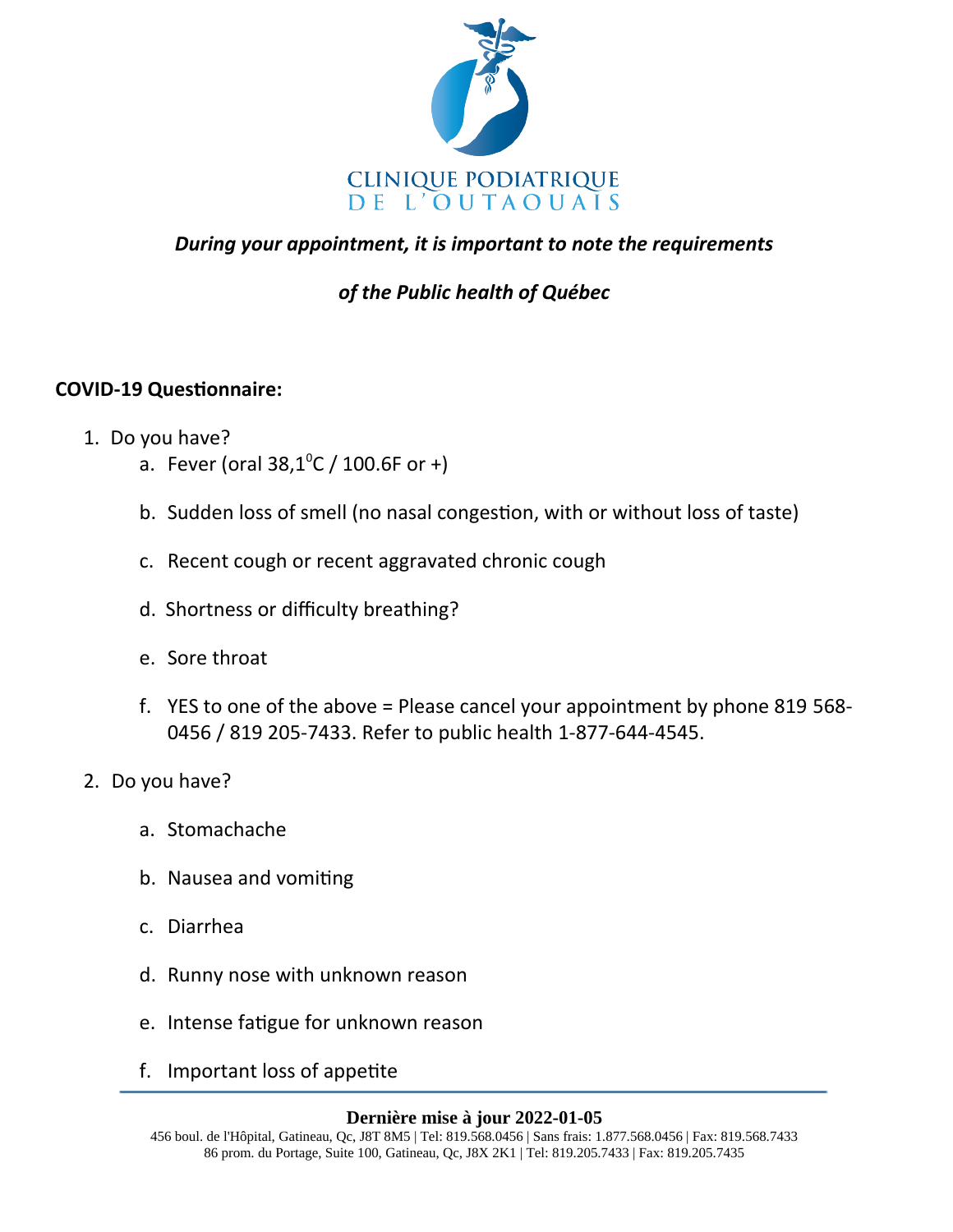

- g. Unusual general muscle pain (not caused by physical activity)
- h. Unusual headache
- **i.** YES to one of the above = OK. YES to 2 of the above = Please cancel your appointment by phone 819 568-0456 / 819 205-7433. Refer to public health 1- 877-644-4545.

#### **Dernière mise à jour 2022-01-05**

<sup>456</sup> boul. de l'Hôpital, Gatineau, Qc, J8T 8M5 | Tel: 819.568.0456 | Sans frais: 1.877.568.0456 | Fax: 819.568.7433 86 prom. du Portage, Suite 100, Gatineau, Qc, J8X 2K1 | Tel: 819.205.7433 | Fax: 819.205.7435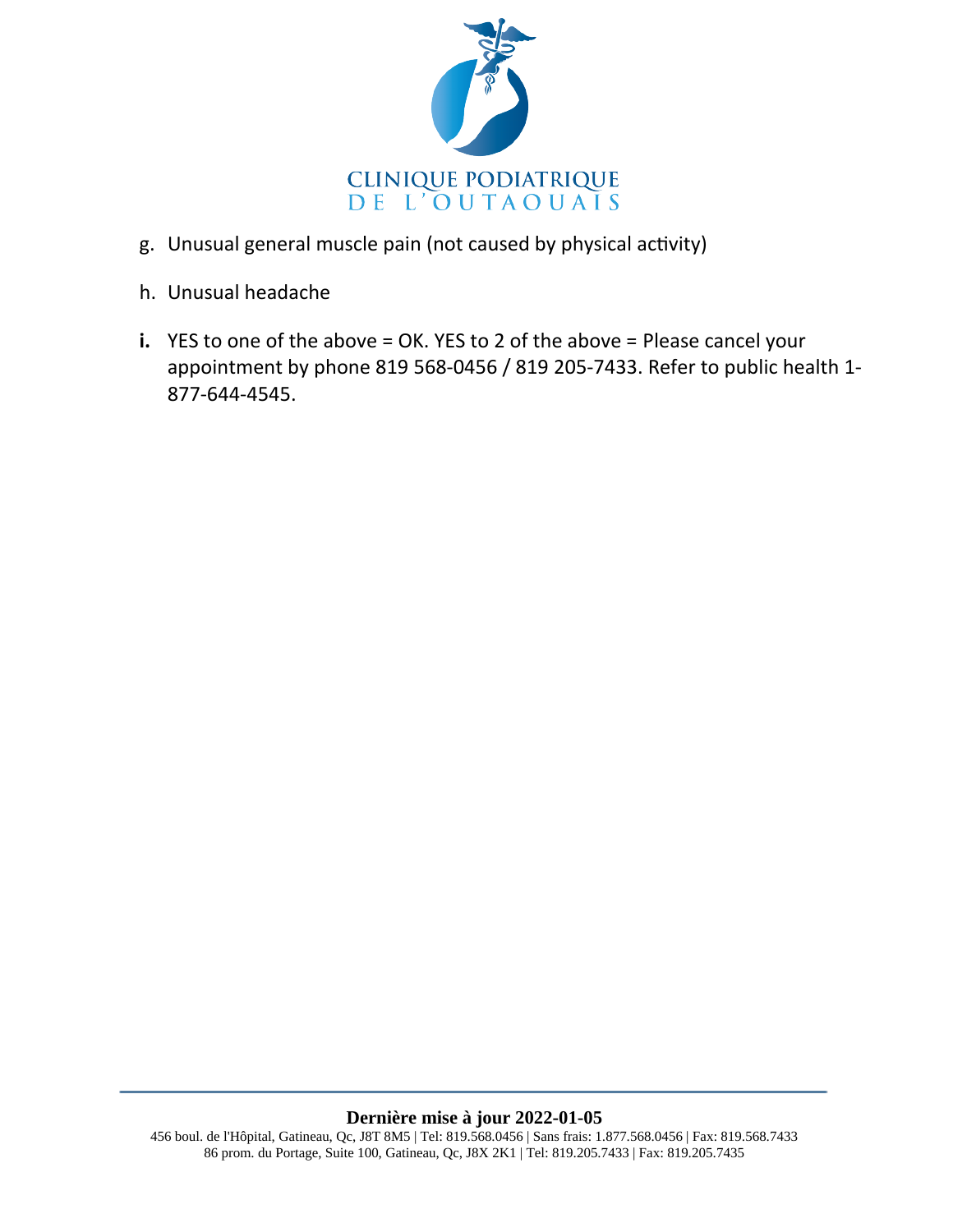

## **COVID-19 Instructions to follow during your visit to the clinic:**

- 1. Arrive alone.
	- a. If the patient is a child, an adult may accompany the patient, without siblings.
	- b. If a patient must have assistance, the companion can be admitted. This person must fill out the same questionnaire and wear a mask.
- 2. Payment by card recommended.
- 3. No food or beverage.
- 4. Arrive at the time of your appointment.
- 5. If and only if the waiting room is full. It is possible that the waiting time will be in the comfort of your car. We will give you a warning badge.
- 6. Come with your mask and wear it all the time.
- 7. Wash hands at least 20 seconds with a hydro-alcoholic solution.
- 8. As much as possible, maintain a social distance of 2 meters.

### **Please take note:**

If you want your toenails to be treated, please remove all nail polish before coming to the clinic.

These requirements are essential to the safety of all.